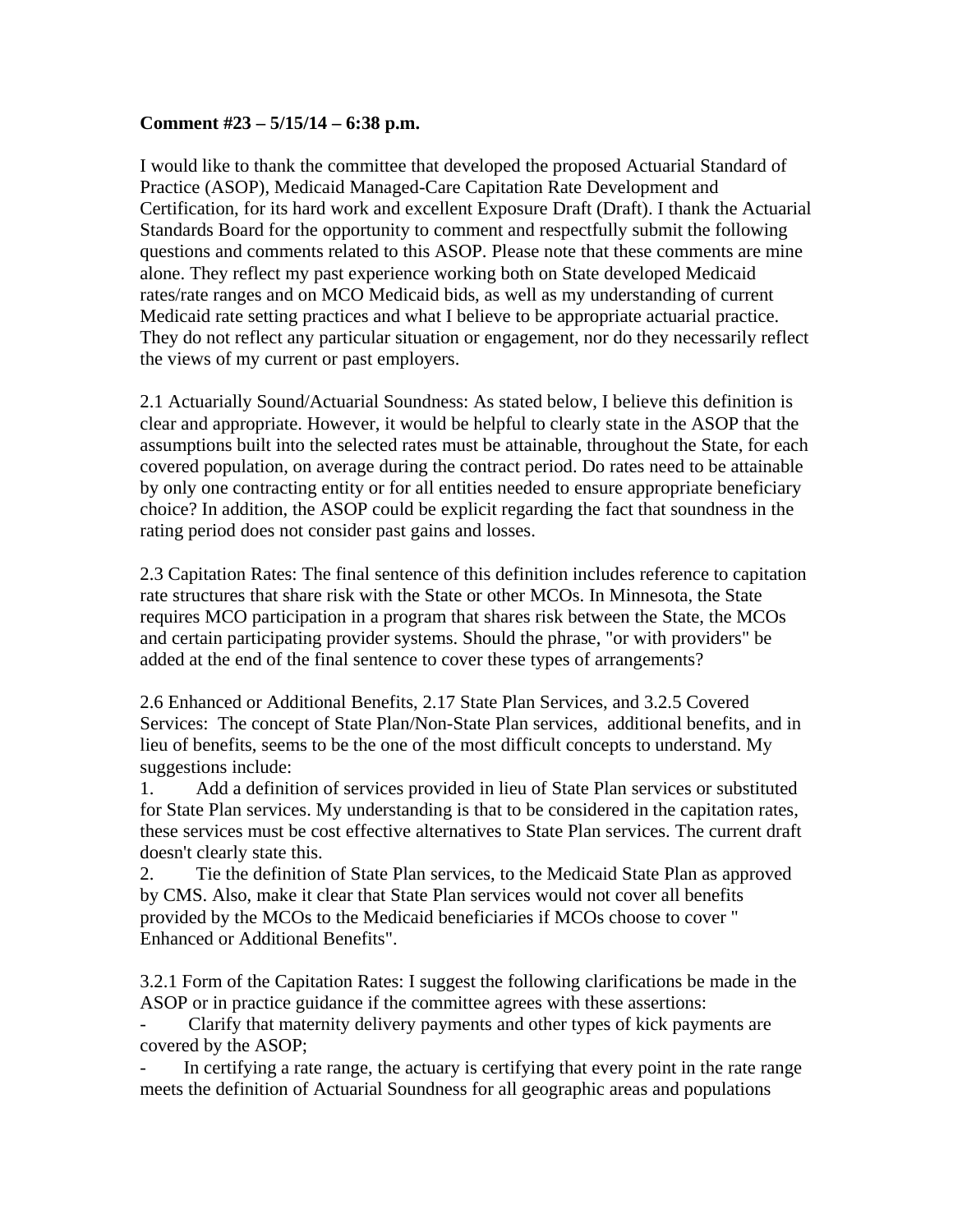covered by the range. Multiple ranges may be needed if the assumptions used at the top or bottom of the range are not attainable in all geographic areas of for all population groups;

The combination of assumptions used must be attainable at all points in the rate range on average during the contract period. In other words, the combination of all best case assumptions or all worst case assumptions may not be reasonable in aggregate; and Rates at the low end of the range may include more administrative expenses than

rates at the top of the range to account for increased medical management.

3.2.5 Covered Services: The current section notes that special payments to providers should be handled consistently in the base data and the capitation rates. It seems that there may be situations where a difference would be warranted due to a change in practice between the base period and rating period.

3.2.7a. Other Base Data Adjustments: I'd suggest that this section address differences between encounter data and MCO reported financial data. These differences may be due to errors in processing encounter data that should be investigated prior to using encounter data that may be missing valid claims.

3.2.9 Managed Care Adjustments: I support the language requiring managed care adjustments to be attainable in the rating period. I would also ask the committee to consider requiring actuaries to document the basis of managed care assumptions. These assumptions may be easily justified for a relatively new program with capitation rates based on fee for service data. However, the actuary should provide the basis for reductions made to MCO costs for established programs, including indicating specific benefit areas where the actuary believes MCOs' current care management practices or provider contracts are deficient and the potential savings in these areas. I'd suggest the list of considerations also include time required to re-contract with providers.

3.2.11.b. Underwriting Gain: In my experience, this is another area where confusion seems to exist. I would welcome additional clarification in the ASOP or practice guidance. It would be helpful to include considerations, possible methodology or guidance for determining appropriate cost of capital when certifying rates under 42 CFR 438.6(c). How is an "appropriate" underwriting gain provision determined? I agree that negative underwriting gain may be appropriate for a given MCO's circumstances and should be allowed in MCO bids. However, I suggest the negative underwriting gain should be disclosed in the actuary's documentation and certification. In addition, I suggest the actuary be required to understand the MCOs plan for returning the Medicaid line of business to profitability to avoid long term subsidy by other lines of business. That said, it is important that guidance not require submission of a detailed plan to a regulatory entity due to the risk of disclosure of competitive intelligence.

3.2.12 Risk Adjustment: Should this ASOP include any recommendations for appropriate data to use in developing weights for Medicaid programs? Given the differences in Medicaid programs between states and the wide range of utilization by different population groups, is it appropriate to use national weights for payment under an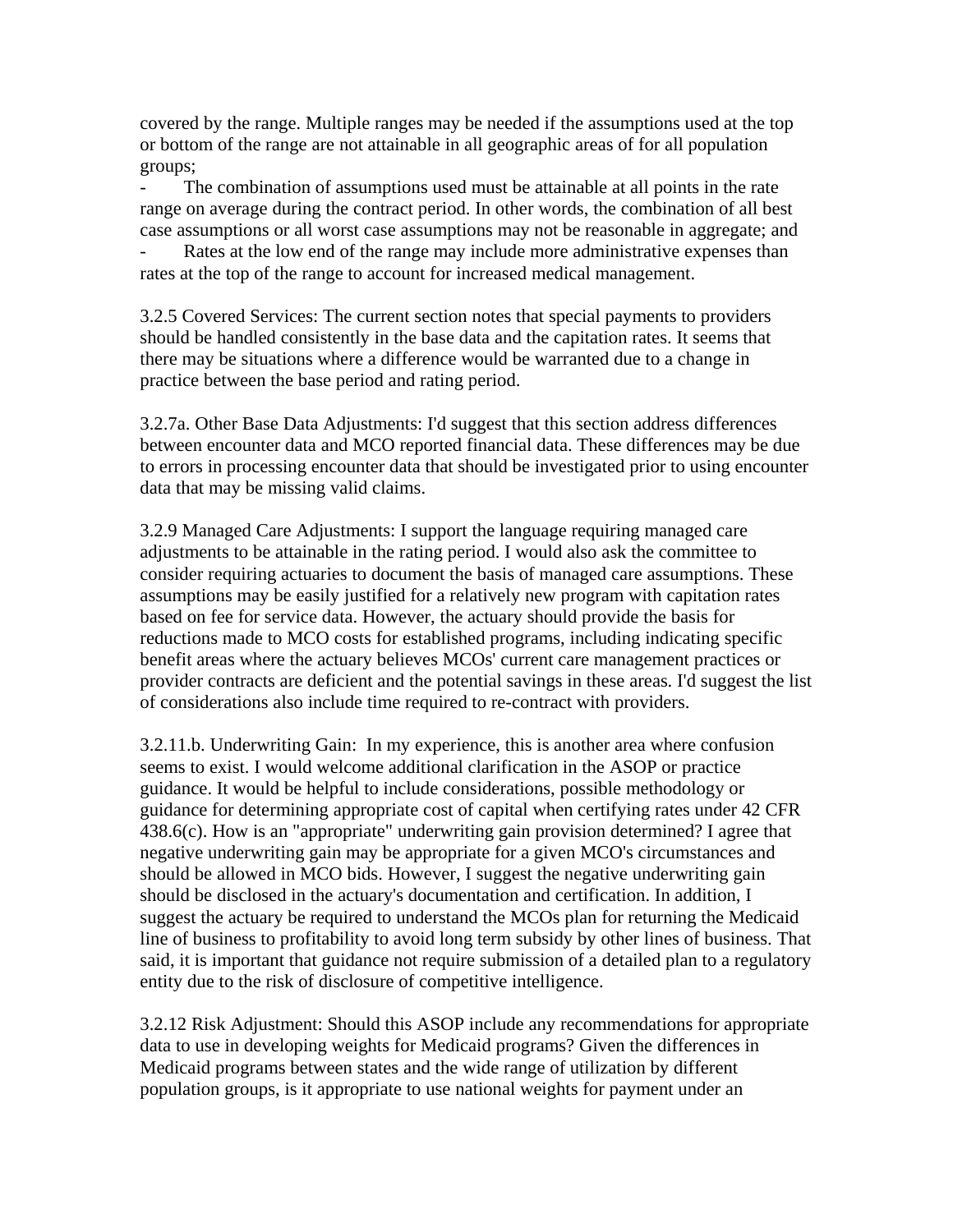established state program? Should the data used to develop weights reflect the mix of populations and covered services expected in the rating period, if differences are material?

3.2.14 Performance Withholds / Incentives: I welcome clarification regarding the need for attainable rates, given withhold return expectations for the program. Should an actuary consider other payment delays, such as a State delaying payment in one fiscal year to the next fiscal year for budget purposes?

3.2.16 Inaccurate or Incomplete Information Identified after Opinion or Rate Certification: I'm uncertain of the meaning of the first phase, "If prior to issuance.... he or she used inaccurate or incomplete information,". Does this mean that the actuary only needs to notify the principle if he or she receives new information in the course of developing a subsequent opinion, but not if the actuary receives new information and hasn't planned to issue a subsequent opinion or certification? If the principle submitted the certification to a Government entity, does the actuary have any duty to ensure the Government entity is notified of this new, material information? If so, the ASOP may need to clarify how changes that occur in the normal course of business (e.g. change in assumed provider payment level due to final contract negotiations following an MCO bid) vs. an error (e.g. missing base data) should be handled? If an actuary working for a state determines an error materially affects MCO payments, does the actuary have a duty to ensure the State rectifies the error and notifies CMS?

3.4 Documentation: Should documentation of capitation rates provided to contracting MCOs by a State, provide enough information to allow MCO actuaries to assess the reasonableness of the rates for a particular MCO? What "CMS regulations" should be considered in the actuary's documentation? Beyond 42 CFR 438.6(c), should the actuary consider the CMS checklist or other published documents?

Questions included in "Request for Comments" section of the Draft

1. I think the committee did a good job of balancing the needs of actuaries in both these situations.

2. Yes. It seems important that rates developed by actuaries should be actuarially sound, no matter the product line. If rates are not actuarially sound, it is important that this is disclosed and understood by all stake holders. Allowing actuaries to develop rates that don't meet basic soundness standards without disclosure may affect overall public trust in our profession. Given this, it would also be helpful to know if the ASOP applies to rates funded by the State only (no federal match) if these rates are included in the same contract as rates that fall under 42 CFR 438.6(c) or a CHIP program.

3. I believe that the definition of actuarial soundness is clear. This definition is consistent with the Practice Note and has been used extensively in current practice.

4. See my comments above.